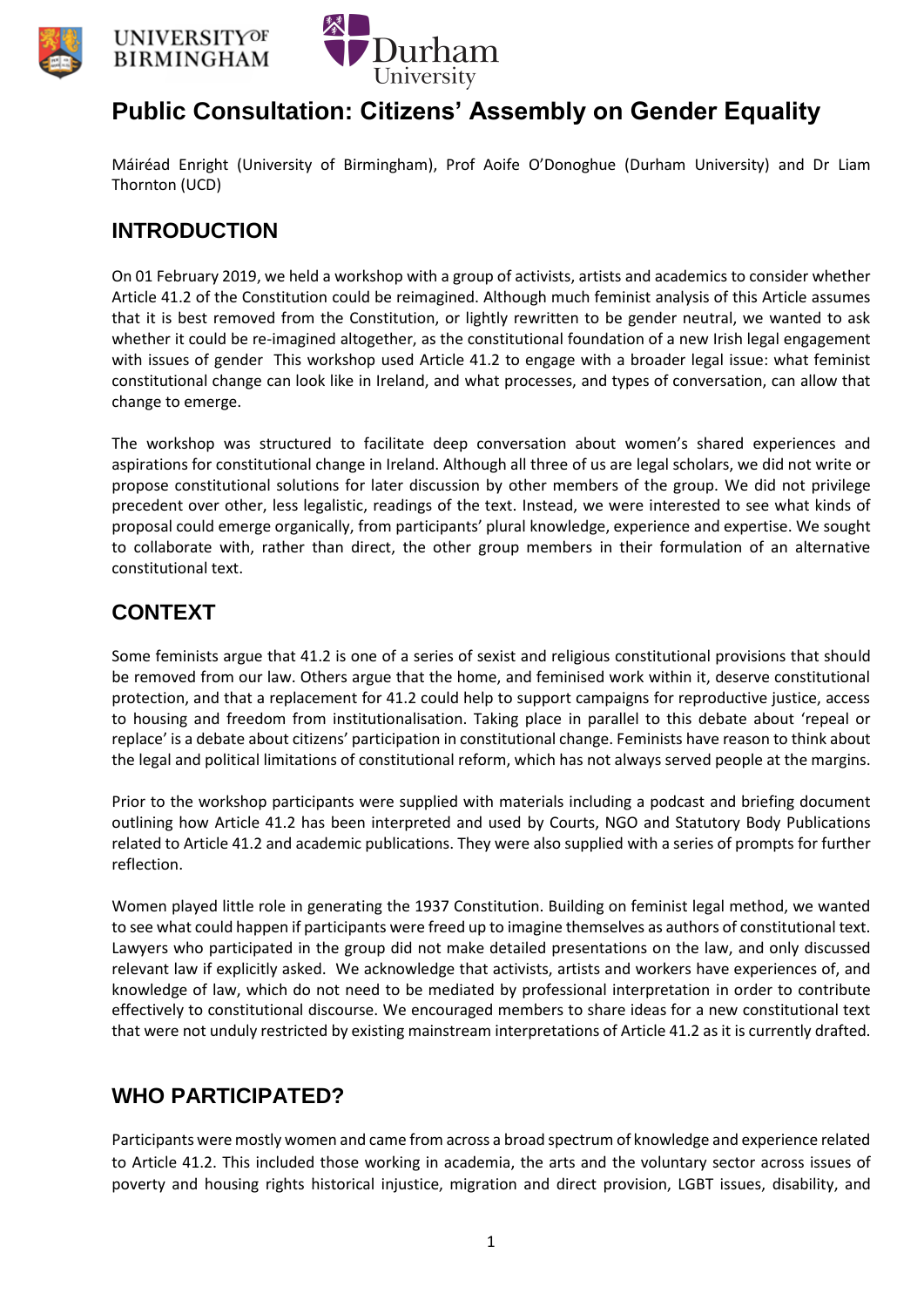reproductive rights. Several practicing and academic lawyers also participated. Some participants were members of political parties, but did not participate as representatives of those parties. A list of participants' names is available on request.

### **DISCUSSION**

Participants were asked to consider the text of Article 41.2 as it is currently drafted. This document is a summary of that discussion, which centred on three critical themes: woman, neglect and home. Feminists addressed these themes in 1937: they are not new, and they remain alive in women's political consciousness. Participants emphasised the symbolic reach and weight of the Article's text, and the messages that it sends to women. In general, participants were enthusiastic about the Constitution's recognition of home and care, but critical of the restrictive form that these concepts have taken under existing Irish law. Rather than support women's rights, Article 41.2 seems to act as a block to their development.

#### **Woman**

We discussed how the text essentialises women as homemakers, and by extension, as mothers and carers. Today, as in 1937, women do the majority of paid and unpaid home-based care work in Ireland. The diversity of women's experiences is forgotten, and women who are excluded from the home, the family, or certain reproductive experiences, also seem to be excluded from the text. The move from 'woman' to 'mother' within this Article is seamless. Women are automatically care-givers. All women are mothers, or mothers-in-waiting. Similarly, the Article slips easily from 'life' to 'duty', as if women's lives are completely exhausted by their duties to their children and the others they care for.

We also recognised that constitutional discourse on Article 41.2 hides those who receive care, even as it stereotypes those who give it. Disabled adults, for example are often denied autonomy in respect of the forms of care they can access. Vulnerability is denigrated when care is conflated with stigmatised dependency and is not recognised as an essential dimension of the good life.

#### **Neglect of Duty**

Article 41.2 establishes a relationship between this woman and the state. By her life within the home, she gives to the state in ways which secure the 'common good'. The necessary implication is that women who do not pursue the right kind of life within the home may undermine the 'common good'.

While woman gives something essential to the state, the state, on the other hand, need only provide for her if 'economic necessity' means that she 'neglects' her duties within that home. The Constitution could recognise and offer protection against poverty but does not do so. There is no entitlement to socio-economic support under Article 41.2; instead there is a double-edged possibility of state provision, conditioned by women's failure. The life within the home is supposedly valued, while venturing outside the home is associated with neglect. This constitutional structure is at odds with international conventions which the state has ratified, including CEDAW and the CRPD.

### **Home**

The text also reinforces a public-private divide. Within the home is 'life' and 'duty', which is distinguished from women's 'labour' outside the home. Outside the home is 'economic' activity; the economic value of care is thereby disregarded.

Read in this way, the home is also a space of isolation rather than a shared space of agency. Each woman is enclosed in her own 'home', separated from other women.

Article 43 safeguards the right to 'ownership of private property', which derives from man's 'rational being'. But there is no equivalent protection of the home, even though home is assumed to be fundamental to womanhood under the Constitution. Ownership of private property might be used to provide a home, but for